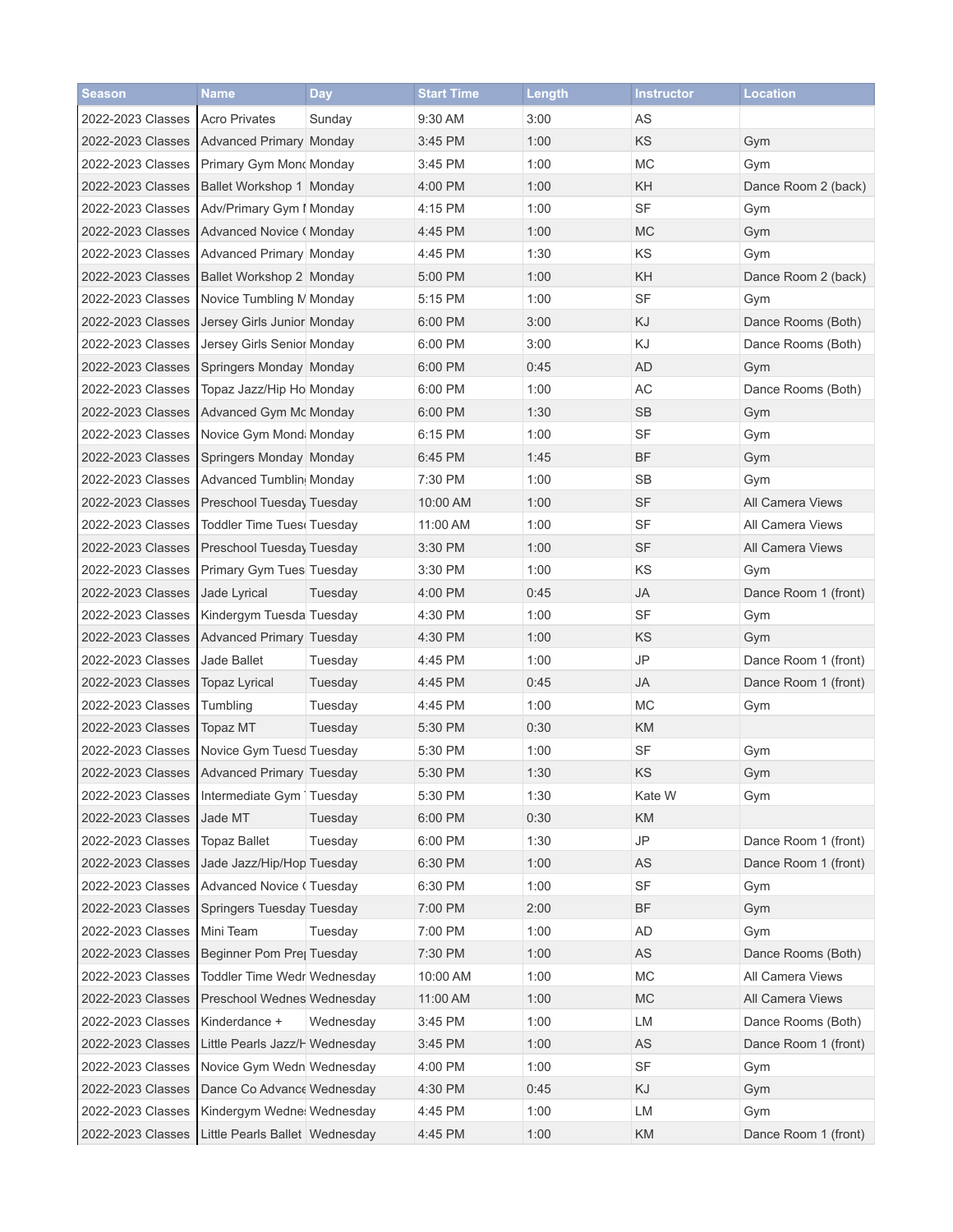| 2022-2023 Classes | Advanced Novice (Wednesday         |           | 5:00 PM | 1:00 | SF                   | Gym                  |
|-------------------|------------------------------------|-----------|---------|------|----------------------|----------------------|
| 2022-2023 Classes | Primary Gym Wedi Wednesday         |           | 5:15 PM | 1:00 | <b>JS</b>            | Gym                  |
| 2022-2023 Classes | Star Sapphire Balle Wednesday      |           | 5:15 PM | 1:15 | KH                   | Dance Room 1 (front) |
| 2022-2023 Classes | Jazz/Hip Hop/Cont Wednesday        |           | 5:45 PM | 1:30 | <b>LM</b>            | Dance Rooms (Both)   |
| 2022-2023 Classes | Springers Wednes Wednesday         |           | 6:00 PM | 2:00 | EW                   |                      |
| 2022-2023 Classes | Novice Tumbling Wednesday          |           | 6:00 PM | 1:00 | <b>SF</b>            | Gym                  |
| 2022-2023 Classes | Intermediate Gymr Wednesday        |           | 6:15 PM | 1:30 | $\mathsf{JS}\xspace$ | Gym                  |
| 2022-2023 Classes | Star Sapphire Mus Wednesday        |           | 6:30 PM | 0:30 | <b>KU</b>            | Dance Room 1 (front) |
| 2022-2023 Classes | Star Sapphire Jazz Wednesday       |           | 7:00 PM | 1:30 | KJ                   | Dance Room 1 (front) |
| 2022-2023 Classes | <b>Adult Dance</b>                 | Wednesday | 7:15 PM | 1:00 | <b>KU</b>            | Gym                  |
| 2022-2023 Classes | Dance Co Beginne Wednesday         |           | 7:30 PM | 0:45 | $\mathsf{JS}\xspace$ | Gym                  |
| 2022-2023 Classes | Star Sapphire Hip I Wednesday      |           | 8:30 PM | 0:30 | <b>AD</b>            | Dance Room 1 (front) |
| 2022-2023 Classes | Preschool Thursda Thursday         |           | 3:30 PM | 1:00 | KMM                  | All Camera Views     |
| 2022-2023 Classes | Primary Gym Thur: Thursday         |           | 3:30 PM | 1:00 | <b>KS</b>            | Gym                  |
| 2022-2023 Classes | Kindergym Thursd: Thursday         |           | 3:45 PM | 1:00 | <b>MC</b>            | Gym                  |
| 2022-2023 Classes | Ballet/Tap 1/2 Thur Thursday       |           | 4:00 PM | 1:00 | AJ                   | Dance Rooms (Both)   |
| 2022-2023 Classes | Kinderdance Thurs Thursday         |           | 4:00 PM | 1:00 | KM                   | Dance Rooms (Both)   |
| 2022-2023 Classes | Kindergym Thursd: Thursday         |           | 4:30 PM | 1:00 | KMM                  | Gym                  |
| 2022-2023 Classes | Advanced Primary Thursday          |           | 4:30 PM | 1:30 | <b>KS</b>            | Gym                  |
| 2022-2023 Classes | Primary Gym Thurs Thursday         |           | 4:45 PM | 1:00 | <b>MC</b>            | Gym                  |
| 2022-2023 Classes | Ballet/Tap 3/4 Thur Thursday       |           | 5:00 PM | 1:00 | KM                   | Dance Rooms (Both)   |
| 2022-2023 Classes | Jazz Hip Hop 1/2 T Thursday        |           | 5:00 PM | 1:00 | AJ                   | Dance Rooms (Both)   |
| 2022-2023 Classes | Intermediate Tumb Thursday         |           | 5:45 PM | 1:00 | Kate W               | Gym                  |
| 2022-2023 Classes | Novice Gym Thurs Thursday          |           | 5:45 PM | 1:00 | <b>MC</b>            | Gym                  |
| 2022-2023 Classes | <b>Musical Theater</b>             | Thursday  | 6:00 PM | 0:45 | KM                   | Dance Rooms (Both)   |
| 2022-2023 Classes | Jazz/Hip Hop 2/3 T Thursday        |           | 6:00 PM | 1:00 | AJ                   | Dance Rooms (Both)   |
| 2022-2023 Classes | Advanced Primary Thursday          |           | 6:00 PM | 1:30 | ΚS                   | Gym                  |
| 2022-2023 Classes | Novice Tumbling T Thursday         |           | 6:30 PM | 1:00 | <b>MC</b>            | Gym                  |
| 2022-2023 Classes | Intermediate/Advar Thursday        |           | 6:45 PM | 1:30 | Kate W               | Gym                  |
| 2022-2023 Classes | Tap Technique                      | Thursday  | 6:45 PM | 0:30 | KM                   | Dance Rooms (Both)   |
| 2022-2023 Classes | Contemporary 1/2 Thursday          |           | 7:15 PM | 0:45 | <b>RB</b>            | Dance Rooms (Both)   |
| 2022-2023 Classes | Dance Company C Thursday           |           | 8:00 PM | 0:45 | <b>RB</b>            | Dance Rooms (Both)   |
| 2022-2023 Classes | Preschool Friday                   | Friday    | 4:00 PM | 1:00 | KM                   | All Camera Views     |
| 2022-2023 Classes | Kindergym Friday Friday            |           | 4:00 PM | 1:00 | <b>RW</b>            | Gym                  |
| 2022-2023 Classes | <b>Novice Gymnastics Friday</b>    |           | 4:00 PM | 1:00 | <b>MC</b>            | Gym                  |
| 2022-2023 Classes | Kinderdance Frida Friday           |           | 5:00 PM | 1:00 | KM                   | Dance Rooms (Both)   |
| 2022-2023 Classes | Novice Tumbling F Friday           |           | 5:00 PM | 1:00 | МC                   | Gym                  |
| 2022-2023 Classes | Primary Gym Frida Friday           |           | 5:00 PM | 1:00 | <b>RW</b>            | Gym                  |
| 2022-2023 Classes | Ballet Jazz 1/2 Frid Friday        |           | 6:00 PM | 1:00 | KM                   | Dance Rooms (Both)   |
| 2022-2023 Classes | Springers Friday                   | Friday    | 6:00 PM | 2:00 | KBC                  | Gym                  |
| 2022-2023 Classes | Advanced Novice (Friday            |           | 6:00 PM | 1:00 | <b>MC</b>            | Gym                  |
| 2022-2023 Classes | Intermediate Gym   Friday          |           | 6:00 PM | 1:30 | <b>RW</b>            | Gym                  |
| 2022-2023 Classes | Jazz Hip Hop 1/2 F Friday          |           | 7:00 PM | 1:00 | KM                   | Dance Room 1 (front) |
| 2022-2023 Classes | Toddler Time Satur Saturday        |           | 8:00 AM | 1:00 | <b>RW</b>            | All Camera Views     |
| 2022-2023 Classes | Preschool Saturda Saturday         |           | 8:00 AM | 1:00 | GY                   | All Camera Views     |
| 2022-2023 Classes | <b>Toddler Time Satur Saturday</b> |           | 9:00 AM | 1:00 | <b>RW</b>            | All Camera Views     |
| 2022-2023 Classes | Preschool Saturda Saturday         |           | 9:00 AM | 1:00 | GY                   |                      |